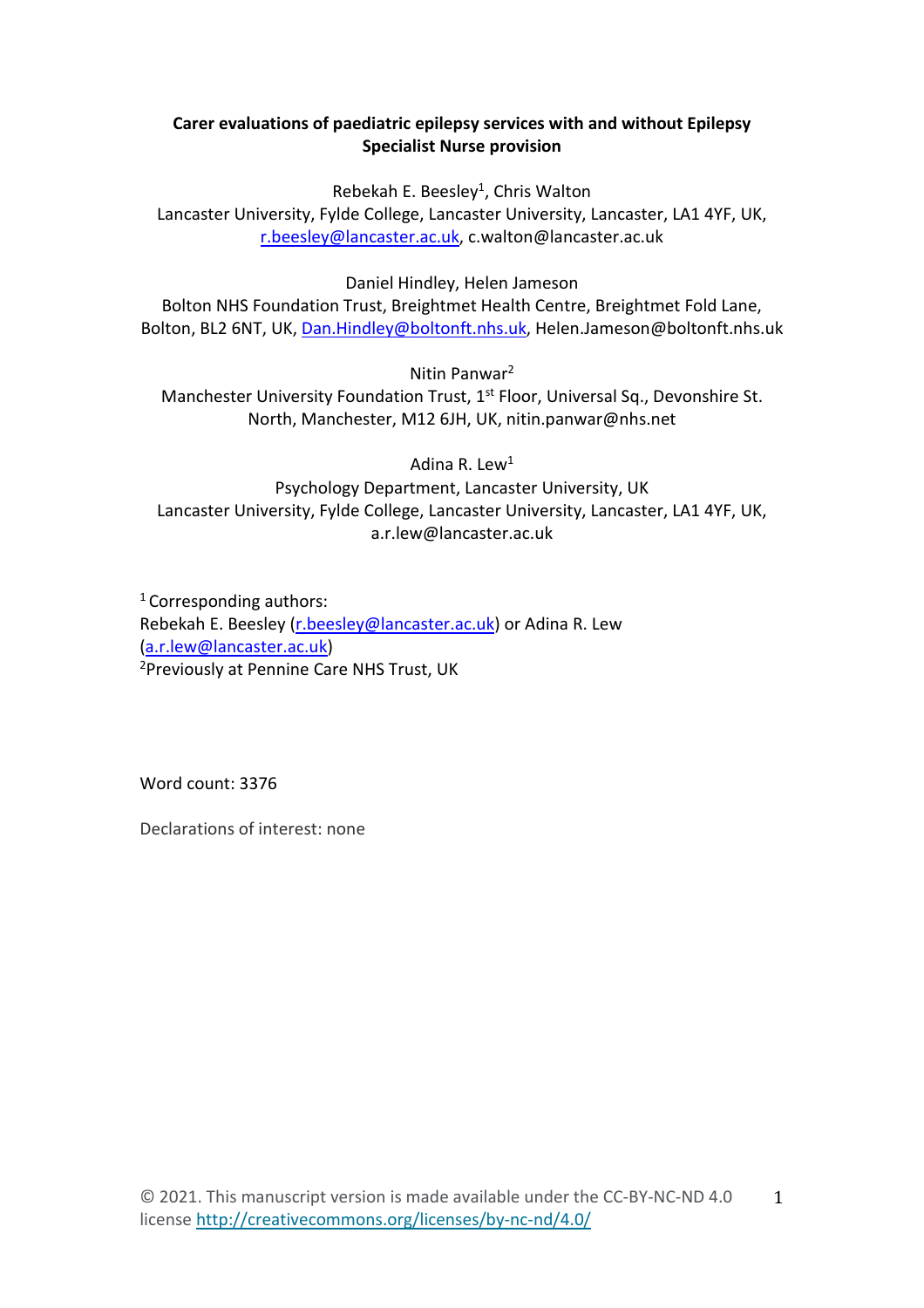## **Abstract**

**Purpose**. To compare paediatric epilepsy services with and without Epilepsy Specialist Nurse (ESN) provision on measures of carer satisfaction and accessibility of service.

**Methods.** In Study 1, carers in Northern England (n = 69 with an ESN, n = 27 without an ESN), completed the Parent Report of Psychosocial Care Scale to measure satisfaction with service provision. A measure of accessibility of service was also included. In Study 2, in depth semi-structured interviews with 58 carers (51 of whom had also participated in Study 1) were examined for talk related to accessibility of service.

**Results.** In Study 1, Satisfaction with service levels were high across all areas, (ESN areas *Mdn* = 9.04, *IQR* = 1.48, non-ESN areas *Mdn* = 8.29, *IQR* = 2.41; maximum score = 10), but with carers from ESN areas over 3 times more likely to endorse scores at the median or above relative to non-ESN areas (*OR* = 3.28). For accessibility, carers in ESN areas were over 5 times more likely to have a median score or higher (ESN areas *Mdn* = 10, *IQR* = .45, non-ESN areas *Mdn* = 8.4, *IQR* = 5, *OR* = 5.43). In study 2 a majority of all carers reported having made at least one attempt to contact services between appointments, for a wide range of reasons, with timely resolution reported in ESN areas, but more variable resolution occurring in non-ESN areas. **Conclusion.** Paediatric ESNs provide a critical and timely service to children with epilepsy and their carers.

**Key words:** Children with Epilepsy; Epilepsy Specialist Nurse; Paediatric epilepsy services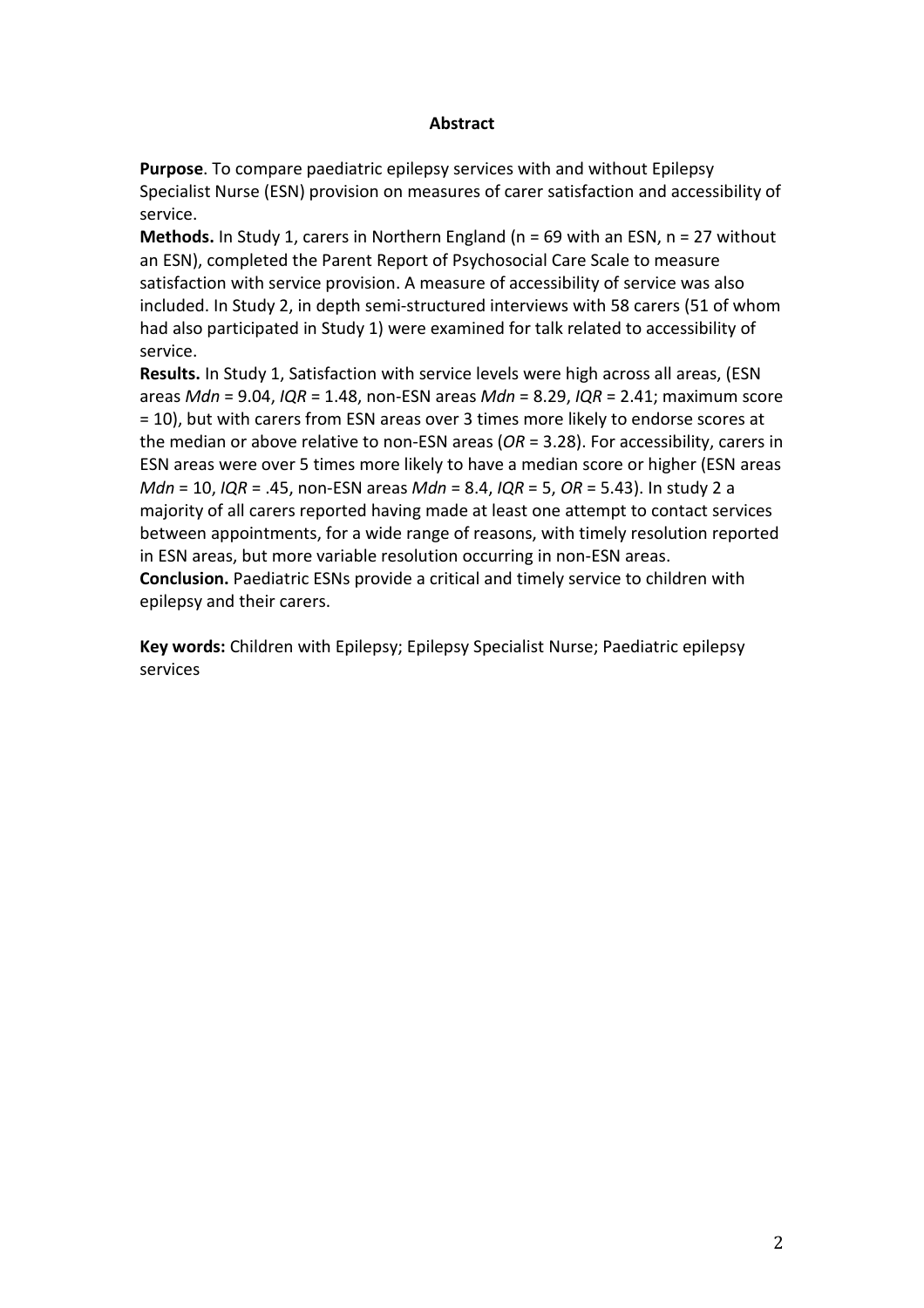## **Carer evaluations of paediatric epilepsy services with and without Epilepsy Specialist Nurse provision**

Childhood epilepsies are a family of neurological disorders defined not only by propensity to unprovoked seizures but by potential neurodevelopmental and mental health comorbidities<sup>1</sup>, together placing a psychosocial burden on the child with epilepsy and their families<sup>2-4</sup>. Optimal management of health service delivery in the UK context, according to the National Institute of Clinical Excellence (NICE) guidelines<sup>5</sup>, comprises timely access to a paediatrician with a special interest in epilepsy as well as a paediatric ESN. Together, these professionals manage diagnosis and ongoing treatment, as well as liaison with tertiary paediatric neurology, psychology, speech therapy, education and social services as required<sup>6-7</sup>. A key component of this service model, the paediatric ESN, was only available to approximately half of treatment units, according to an audit conducted in 2012<sup>8</sup>, although this access has improved, with 69% of families having access to ESNs in the 70% of health trusts participating in a recent audit update<sup>9</sup>.

Research evaluating the impact of ESNs has focused on adult services. A recent Cochrane review including 7 studies of ESN interventions<sup>10</sup> found there was evidence of positive effects on patient's knowledge of epilepsy, with weak evidence for positive impacts on quality of life. There were no differences between intervention and control groups on seizure frequency, or anxiety and depression measures. Given the need for specialist psychological intervention to treat comorbidities such as anxiety and depression $11$ , these clinical outcome measures may not be the most applicable to ESNs. In terms of satisfaction with health services, studies in Norway<sup>12</sup> and Ireland<sup>13</sup> report higher satisfaction among patients receiving services including an ESN. In depth interview studies by Ridsdale and colleagues<sup>14</sup> in the UK also found multiple and varied examples of specific help offered by ESNs in adult services.

In Study 1, we sought to evaluate carer's experiences of services with and without paediatric ESNs by use of the Psychosocial Needs of Carers questionnaire, an instrument developed and validated by Austin and colleagues<sup>15</sup> designed to measure both satisfaction with care received, as well as degree of unmet needs, in carers of children with epilepsy. We predicted that level of unmet need would not differ between groups, as childhood epilepsy presents different challenges as development progresses<sup>16</sup>. We did predict that levels of satisfaction with services would be greater in areas with a paediatric ESN. Additionally, we asked participants about ease of access to doctors/nurses if they had a question in between regular clinic appointments, as this accessibility is so central to the work of  $ESNs^{6, 17}$ , predicting that scores on accessibility would be higher in areas with ESNs.

#### **Study 1**

#### **Method**

## **Participants.**

Participants were the parents/carers of children diagnosed with epilepsy<sup>18</sup> on the caseload of paediatricians in five UK health trusts (i.e. administrative health areas). Three of the areas had ESN provision (Table 1). The main criterion for selection of area was commutable distance from the research base, as the interview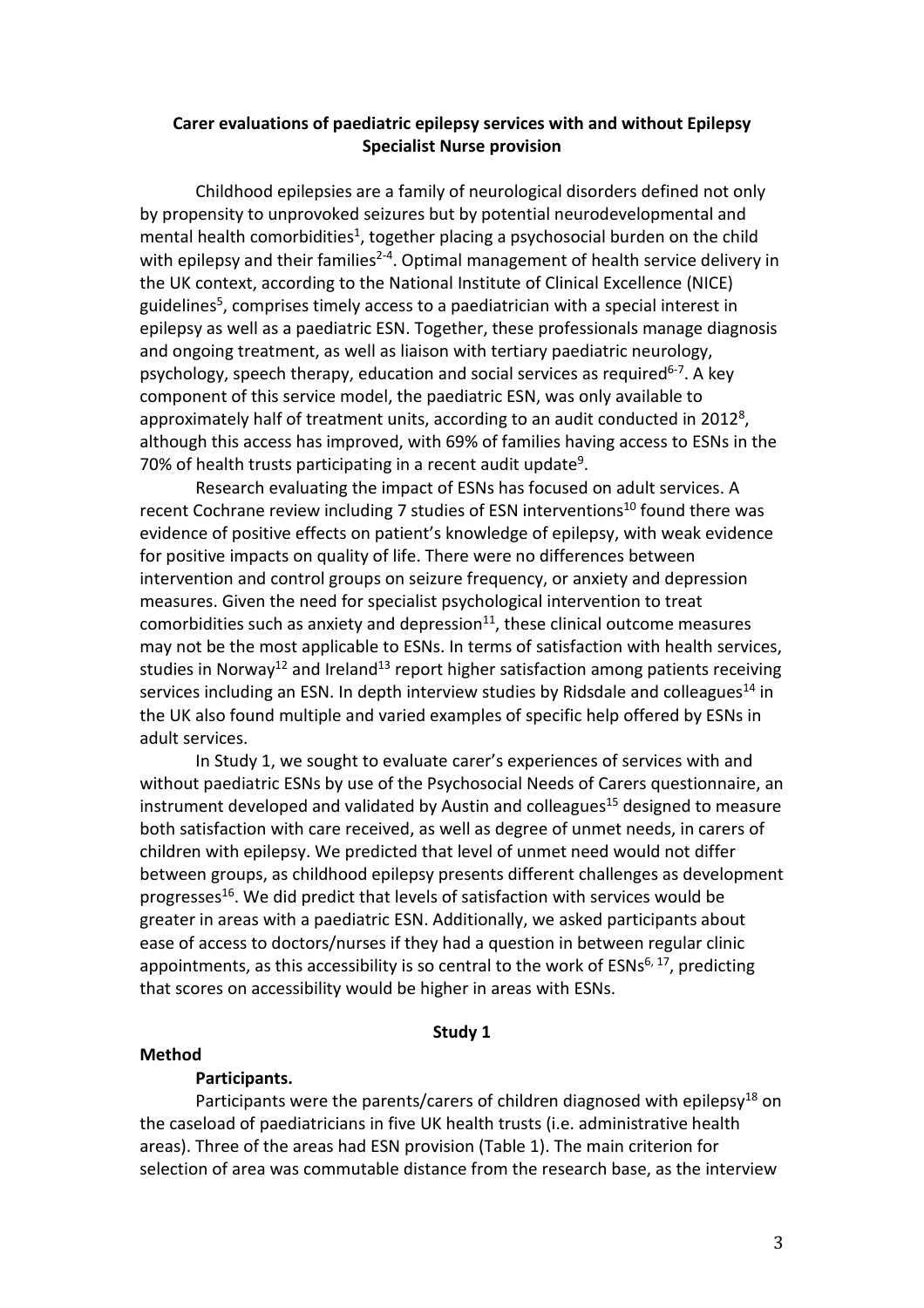arm of the study was conducted in the homes of participants. There were a further 5 trusts that were at commutable distance, that did not opt to participate in the study, all of which had ESNs. Both ESN and non-ESN areas had at least one paediatrician with a special interest in epilepsy (involving enhanced training provided by the British Paediatric Neurology Association), who had their own epilepsy caseload, as well as providing advice on epilepsy to other paediatricians in the health trust. All the children with epilepsy within a participating trust were screened for study eligibility (Figure 1). Participants whose children were already recruited to an intensive national anti-epileptic drug (AED) study were excluded, as were carers who required translation services, due to funding limitations. Participants were recruited by an invitation letter. They were initially informed that the study concerned all aspects of service provision, and were only debriefed that the study had a focus on ESN provision once their participation was over. The full study had three components, the questionnaire component, an in-depth interview, and a consultation recording. Participants could select to participate in all components, or just one. All participants provided written consent and the study was approved by a National Health Service (NHS) Research Ethics Committee in February 2015, after which recruitment started, with recruitment closing in September 2017. Once participants had consented to the questionnaire component of the study, if they had not returned the questionnaire within a 6-week period, they were sent a reminder via text. If this failed, a second copy of the questionnaire was posted to their home, in case the first had been lost, together with a hand-written explanatory note.

In order to detect a medium effect size at 80% power, a sample size of 64 participants in each of the ESN and non-ESN groups was aimed for. This did not factor in any measure of intra-cluster correlation coefficients arising from the use of different areas<sup>19</sup>, as we had no basis to estimate these. Ninety-six parents/carers provided questionnaire data out a total of 554 that were eligible (Figure 1; Table 1). While the target number for ESN area participants was met (n = 69), that for non-ESN areas was not met (n = 27).

## **Design.**

The study employed a quasi-experimental nonequivalent groups posttest only design. The factors were the 5 different service areas, as well as these areas recoded as an ESN factor (ESN and no-ESN). The dependent variables were the scores on the Satisfaction with Care Received sub-scale of the Parent Report of Psychosocial Care Scale<sup>15</sup> (PRPCS), the scores on the Remaining Needs for Information and Support sub-scale of the PRPCS, and the score received concerning accessibility of clinicians in between regular appointments. Each participant was sent a questionnaire on one occasion, approximately 2 weeks after their attendance at their regular consultation with their paediatrician, following their consent to participate in the study. The regularity with which these appointments occurred varied between participants, being at 3, 6, or 12 month intervals, depending on level seizure control. Therefore for some participants there was a relatively large interval between consenting to participate, and receiving their questionnaire, but it seemed preferable to approximately equate time interval since last contact with service among participants.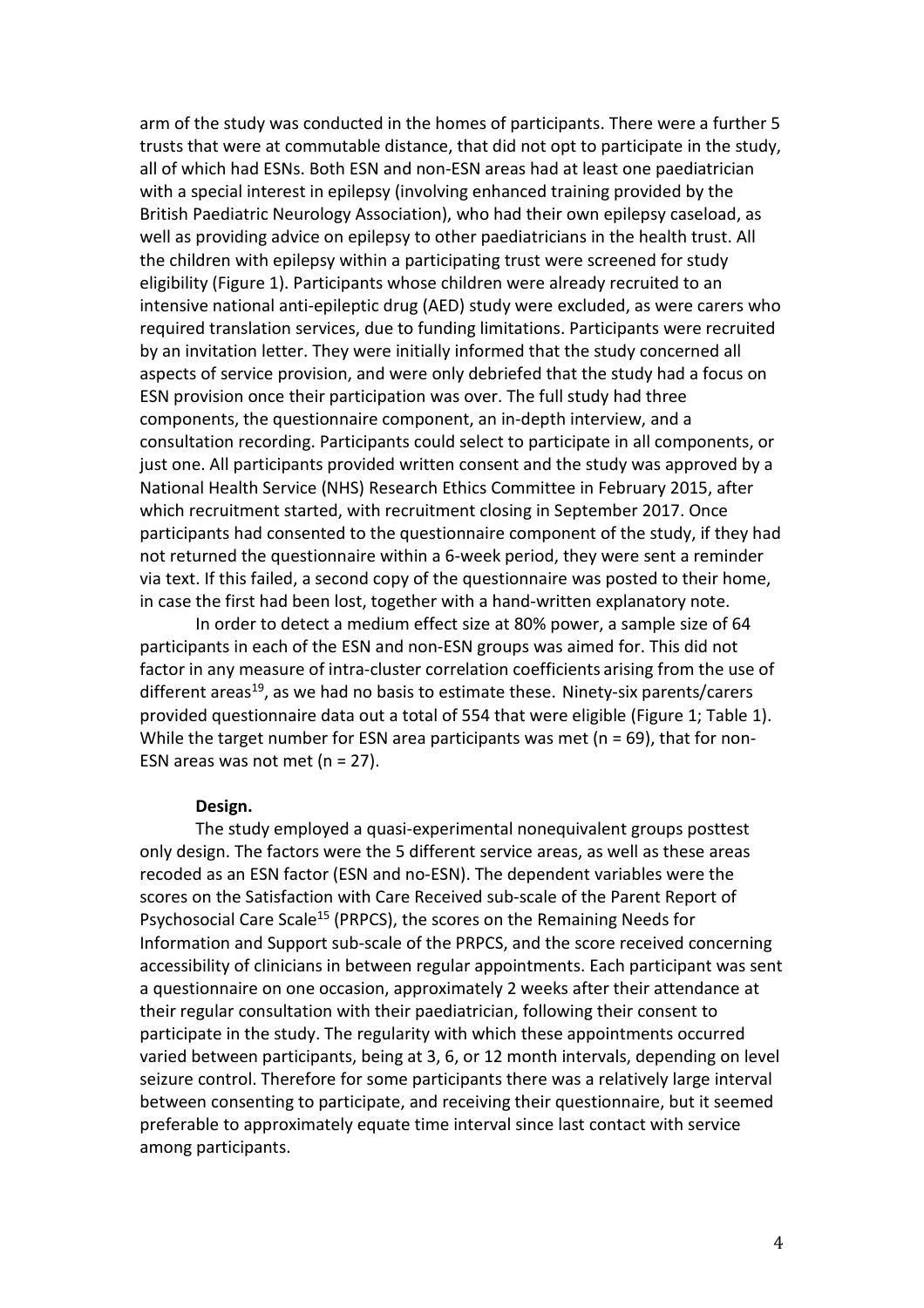## **Measures.**

An adapted version of the PRPCS $15$  was utilised (Appendix S1), whereby the original categorical response options were replaced with a 10 cm visual-analogue scale<sup>12</sup> (VAS). The Satisfaction with Care Received subscale contains 8 questions, concerning whether doctors/nurses provided sufficient information on seizure handling, AEDs, school liaison, emergency procedures, as well as addressing concerns. The sub-scale on remaining needs for information and support comprises 14 questions, covering needs for information on handling the epilepsy, concerns for the future, and mental health support. A further question on accessibility of doctors/nurses between regular appointments was added with responses also utilising a 10 cm VAS scale.

## **Data analysis.**

All responses were scored by manual measurement by a researcher blind to participant, area and the research hypotheses, with a randomly selected 10 checked for accuracy, with 100% agreement obtained (+/-1mm). The total score for the Satisfaction with Care Received sub-scale was the mean score of the 8 questions. There were 10 participants with missing data on the question concerning service in relation to schools, as this only applied to school-aged children. In these cases, the total Satisfaction with Care Received score was the mean of the remaining 7 questions. The total remaining needs for information and support score was the mean score for the 14 questions comprising this subscale. The question concerning accessibility of service in between regular appointments was analysed as a separate dependent variable.

In order to address the question of whether either the independent variable of Area or presence of ESN was related to scores on the PRPCS subscales, or accessibility between appointments, our original analysis plan was to adopt a general linear modelling (GLM) forward-fitting approach, whereby Area would be entered as a factor, and this model compared with the intercept using the Bayes Information Criterion (BIC). Then, an intercept plus ESN model would be run, and the BIC compared to the model containing intercept and Area. If Area or presence of ESN had no effect on scores, then the intercept model would have the lowest BIC score, whereas if either Area or the ESN factor had the lowest BIC score, then whichever provided the model of best fit would be accepted. Such a comparison of models is required as it is possible that areas reliably differ from each other for reasons other than the presence of an ESN. However, due to the negative skew in the data because of the frequency of ceiling scores, the residuals of the models of all 3 dependent variables were not normally distributed, thus violating the assumptions underlying GLMs. Therefore, the data was transformed to take a binary form, with scores either being below the overall median, or equal to and above the median score. The models were then run using logistic regression, following the forward-fitting approach outlined above.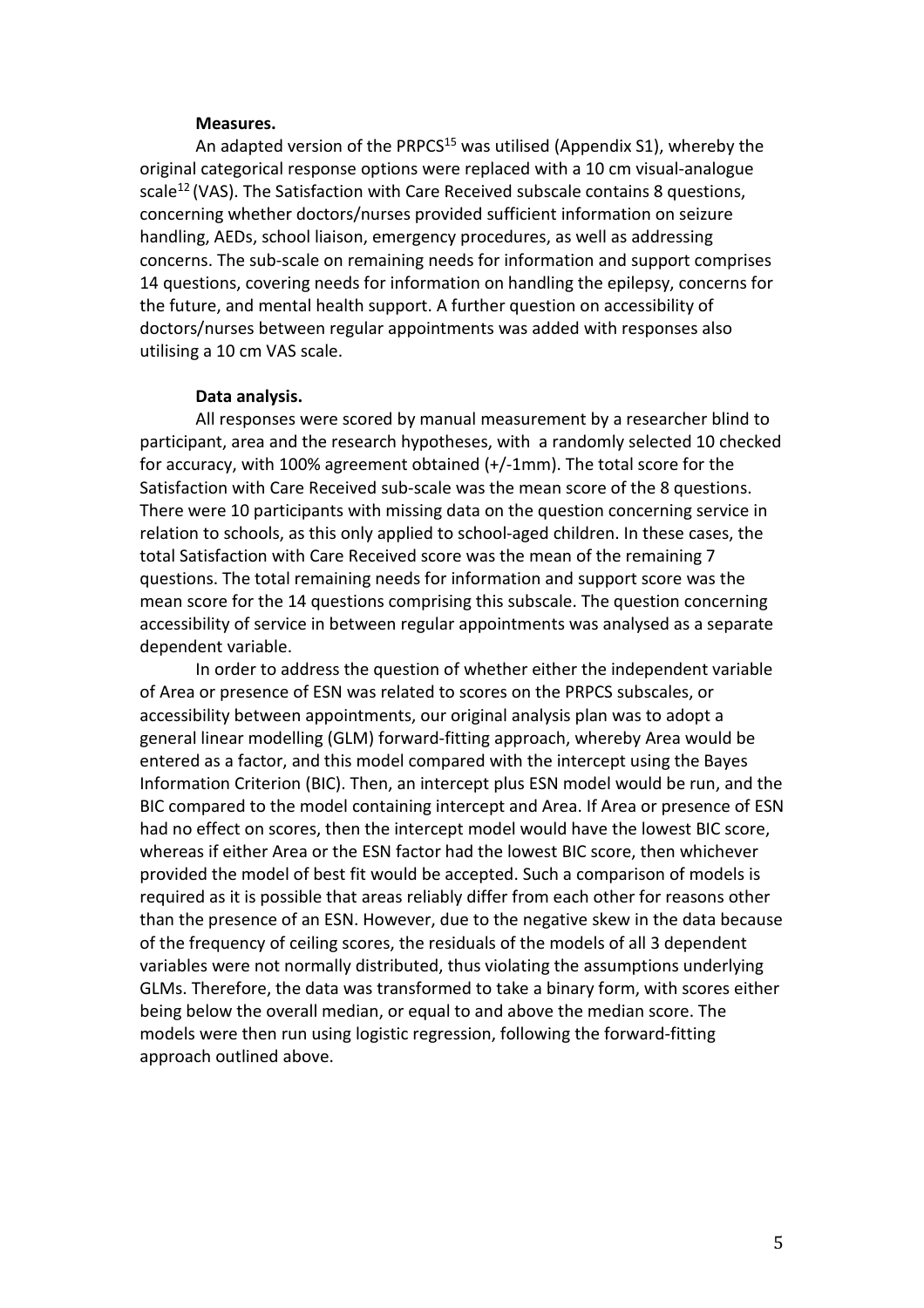# Figure 1*.* Recruitment across the participating areas for Study 1.



*Note.* There were 70 local authority looked after children in the area 2 caseload and 8 in area 3. As there was no stable principal carer for these children, and no individual who could consent to participate, we could not proceed further with the study in these cases. SANAD II = Standard and New Antiepileptic Drugs (UK) II AED trial.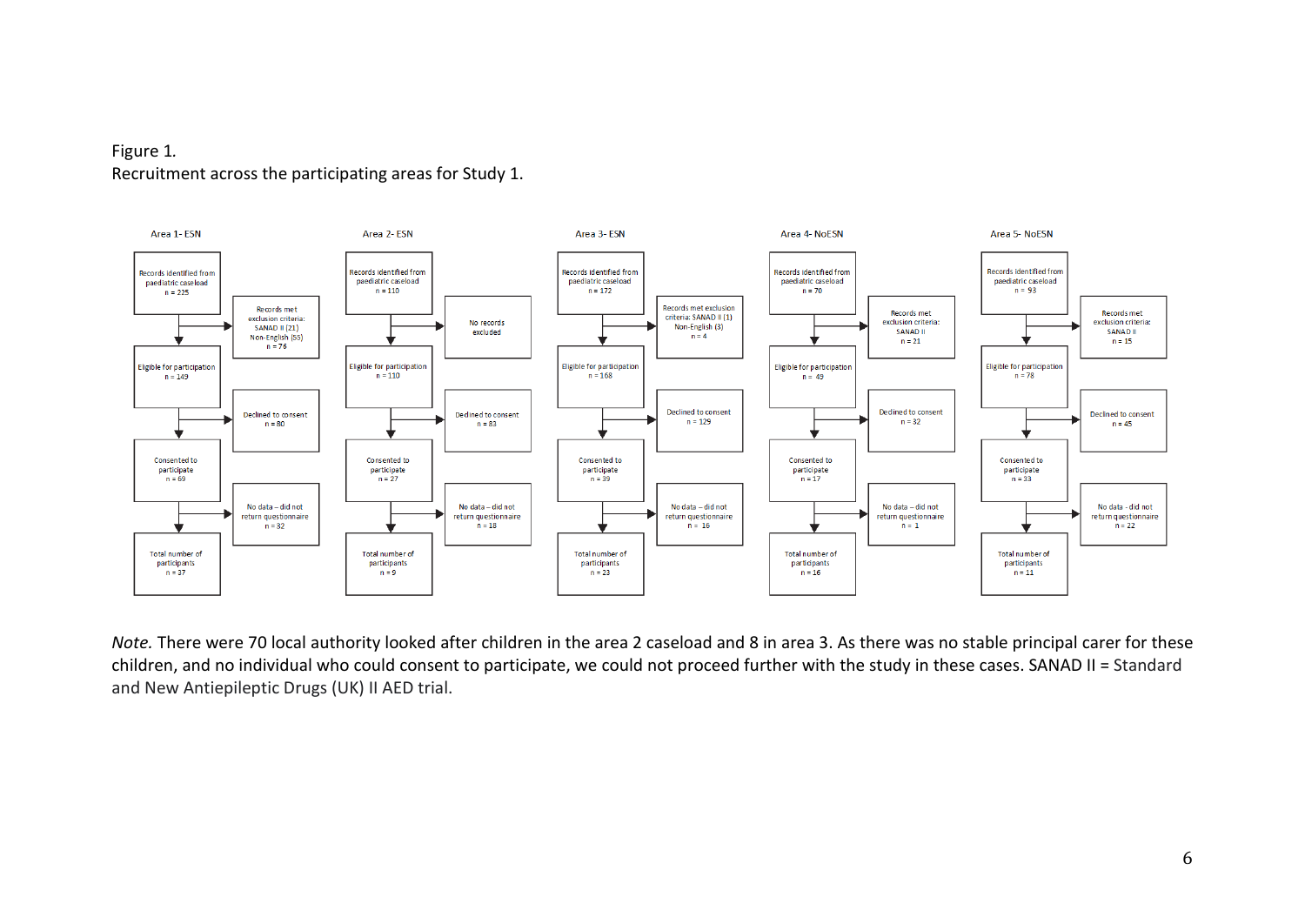# Table 1.

| Characteristics of ESNs, carers and their children with epilepsy across participating areas |  |
|---------------------------------------------------------------------------------------------|--|
|---------------------------------------------------------------------------------------------|--|

|                                        | Area 1-ESN | Area 2-ESN        | Area 3-ESN | Area 4-NoESN | Area 5-NoESN |  |  |
|----------------------------------------|------------|-------------------|------------|--------------|--------------|--|--|
|                                        | $(n = 37)$ | $(n = 9)$         | $(n = 23)$ | $(n = 16)$   | $(n = 11)$   |  |  |
| ESN information <sup>a</sup>           |            |                   |            |              |              |  |  |
|                                        |            |                   |            |              |              |  |  |
| Years in role                          | 9.5        | 2.5               | 1.5        |              |              |  |  |
|                                        |            |                   |            |              |              |  |  |
| Working time equivalent                | 1.0        | 0.5               | 0.5        |              |              |  |  |
|                                        |            | Carer information |            |              |              |  |  |
|                                        |            |                   |            |              |              |  |  |
| Relationship to child, n (%)           |            |                   |            |              |              |  |  |
| Mother                                 | 34 (91.89) | 8(88.89)          | 22 (95.65) | 16 (100)     | 10 (90.91)   |  |  |
| Father                                 | 3(8.11)    | 1(11.11)          | 1(4.35)    |              | 1(9.09)      |  |  |
| Ethnicity, n (%)                       |            |                   |            |              |              |  |  |
| White British                          | 32 (86.5)  | 7 (77.8)          | 20(87.0)   | 16 (100)     | 10(90.9)     |  |  |
| Asian British                          | 5(13.5)    | 2(22.2)           | 2(8.7)     |              | 1(6.3)       |  |  |
| Declined to answer                     |            |                   | 1(4.3)     |              |              |  |  |
| Characteristics of child with epilepsy |            |                   |            |              |              |  |  |
|                                        |            |                   |            |              |              |  |  |
| Gender, n (%)                          |            |                   |            |              |              |  |  |
| Male                                   | 26(70.3)   | 6(66.7)           | 13(56.5)   | 8(50.0)      | 4(36.4)      |  |  |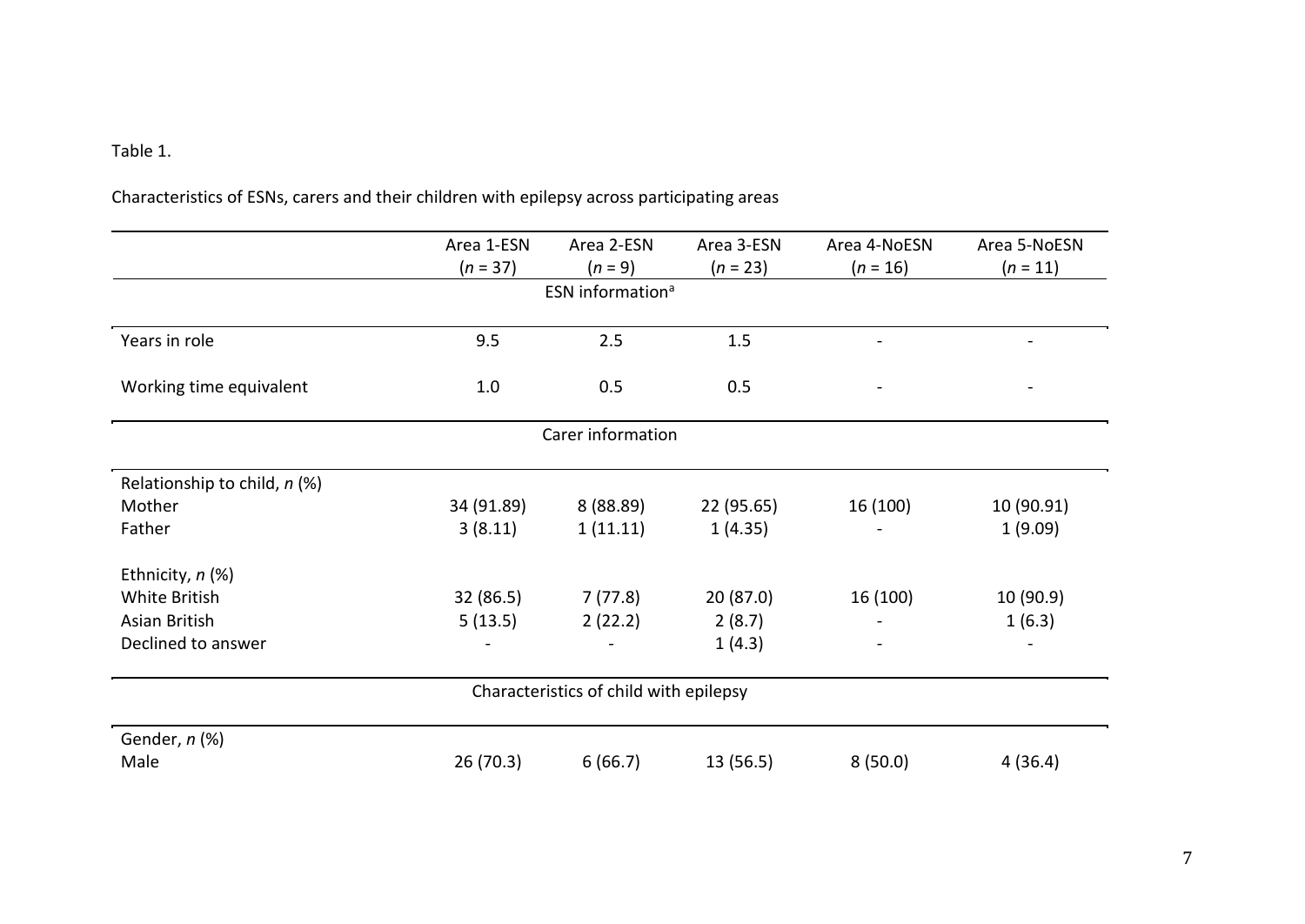| Female                                  | 11 (29.7) | 3(33.3)   | 10(43.5)  | 8(50.0)   | 7(63.6)   |
|-----------------------------------------|-----------|-----------|-----------|-----------|-----------|
| Age, y:mo<br>M(SD)                      | 8:7(4:4)  | 9:1(4:9)  | 9:9(5:3)  | 9:8(4:1)  | 7:10(5:2) |
| Age of onset, y:mo                      |           |           |           |           |           |
| M(SD)                                   | 4:5(3:9)  | 2:11(3:1) | 6:1(5:4)  | 4:9(3:8)  | 5:0(4:3)  |
| Epilepsy Type, n (%)                    |           |           |           |           |           |
| Focal                                   | 16(43.2)  |           | 6(26.1)   | 5(31.3)   | 4(36.4)   |
| Generalised                             | 19(51.4)  | 3(33.3)   | 8(34.8)   | 10 (62.5) | 6(54.5)   |
| <b>Combined Focal &amp; Generalised</b> | 2(5.4)    | 6(66.7)   | 9(39.1)   | 1(6.3)    | 1(9.1)    |
| Aetiology, n (%)                        |           |           |           |           |           |
| Genetic                                 | 3(8.1)    | 4(44.4)   | 1(4.3)    | 1(6.3)    |           |
| Structural                              | 2(5.4)    |           | 2(8.7)    | 1(6.3)    | 2(18.2)   |
| Genetic/Structural                      | 4(10.8)   |           | 1(4.3)    | 1(6.3)    |           |
| Infectious                              | 1(2.7)    |           |           | 1(6.3)    |           |
| Unknown                                 | 27(73)    | 5(55.6)   | 19 (82.6) | 12 (75)   | 9(81.8)   |
| Seizure Frequency, n (%)                |           |           |           |           |           |
| Daily                                   | 7(18.9)   | 1(11.1)   | 4(17.4)   |           | 3(27.3)   |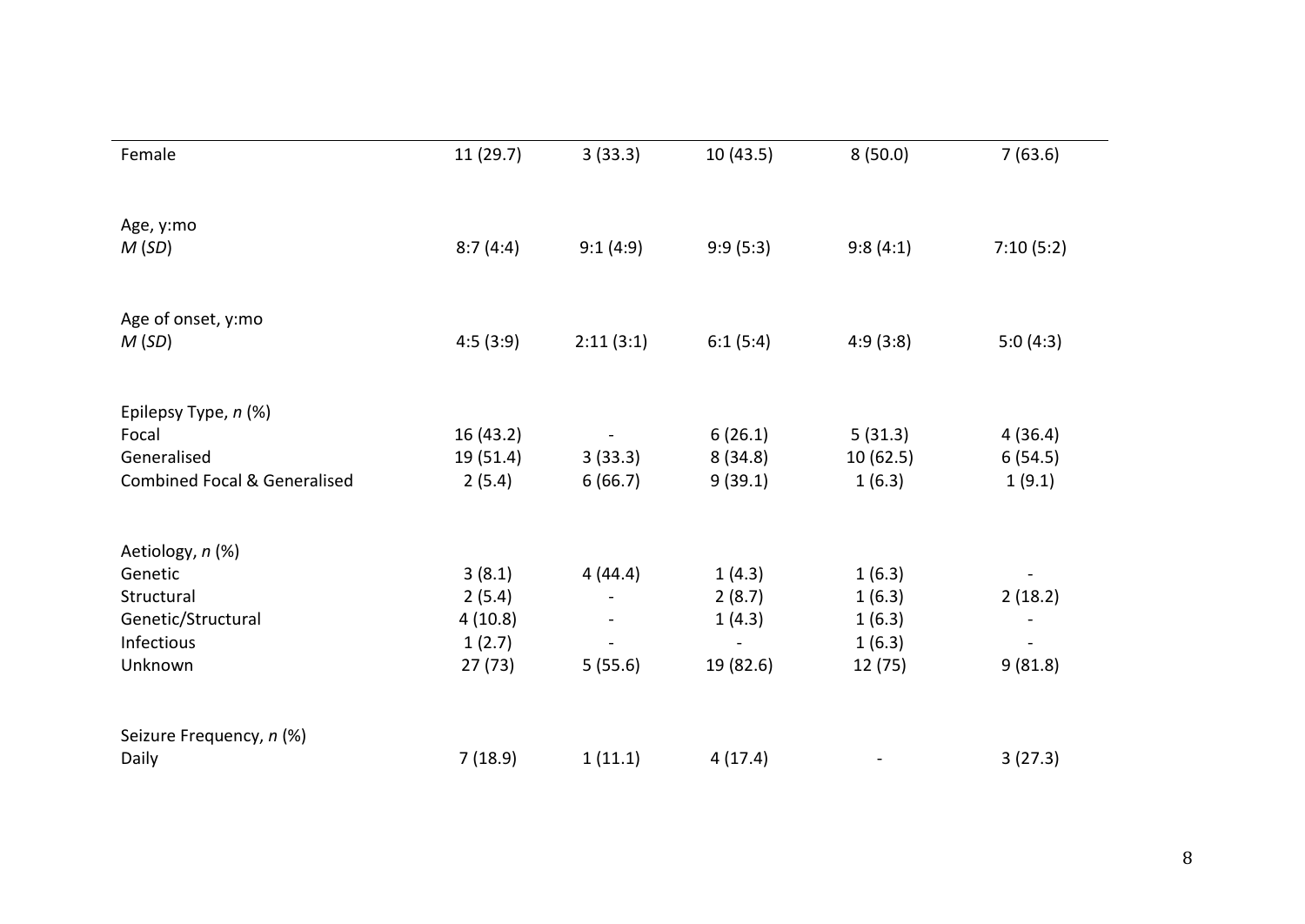| Weekly                          | 4(10.8)   | 4(44.4) | 3(13.0)   | $\blacksquare$           | 2(18.2) |
|---------------------------------|-----------|---------|-----------|--------------------------|---------|
| Monthly                         | 5(13.5)   | 1(11.1) | 3(13.0)   | 2(12.5)                  | 1(9.1)  |
| Less than monthly               | 21(56.7)  | 2(22.2) | 13 (56.5) | 11 (68.8)                | 5(45.5) |
| Unclear                         |           | 1(11.1) |           | 3(18.8)                  |         |
| Antiepileptic medication, n (%) |           |         |           |                          |         |
| Monotherapy                     | 23(62.2)  | 4(44.4) | 13 (56.5) | 14 (87.5)                | 9(81.8) |
| Polytherapy                     | 10(27.0)  | 5(55.6) | 9(39.1)   | 2(12.5)                  | 2(18.2) |
| None                            | 4(10.8)   |         | 1(4.3)    | $\overline{\phantom{0}}$ |         |
| Comorbidities, n (%)            |           |         |           |                          |         |
| Diagnosed                       | 12 (32.4) | 5(55.6) | 8(34.8)   | 11(68.7)                 | 3(27.3) |
| None reported                   | 25(67.6)  | 4(44.4) | 15(65.2)  | 5(31.3)                  | 8(72.7) |

Note. Medical records were reviewed by research nurses, according to a template, to derive clinical data. <sup>a</sup>ESNs had all undertaken paediatric epilepsy training (PET) or equivalent accredited by the British Paediatric Neurology Association<https://courses.bpna.org.uk/>. Additionally, Area 1 ESN was a nurse prescriber.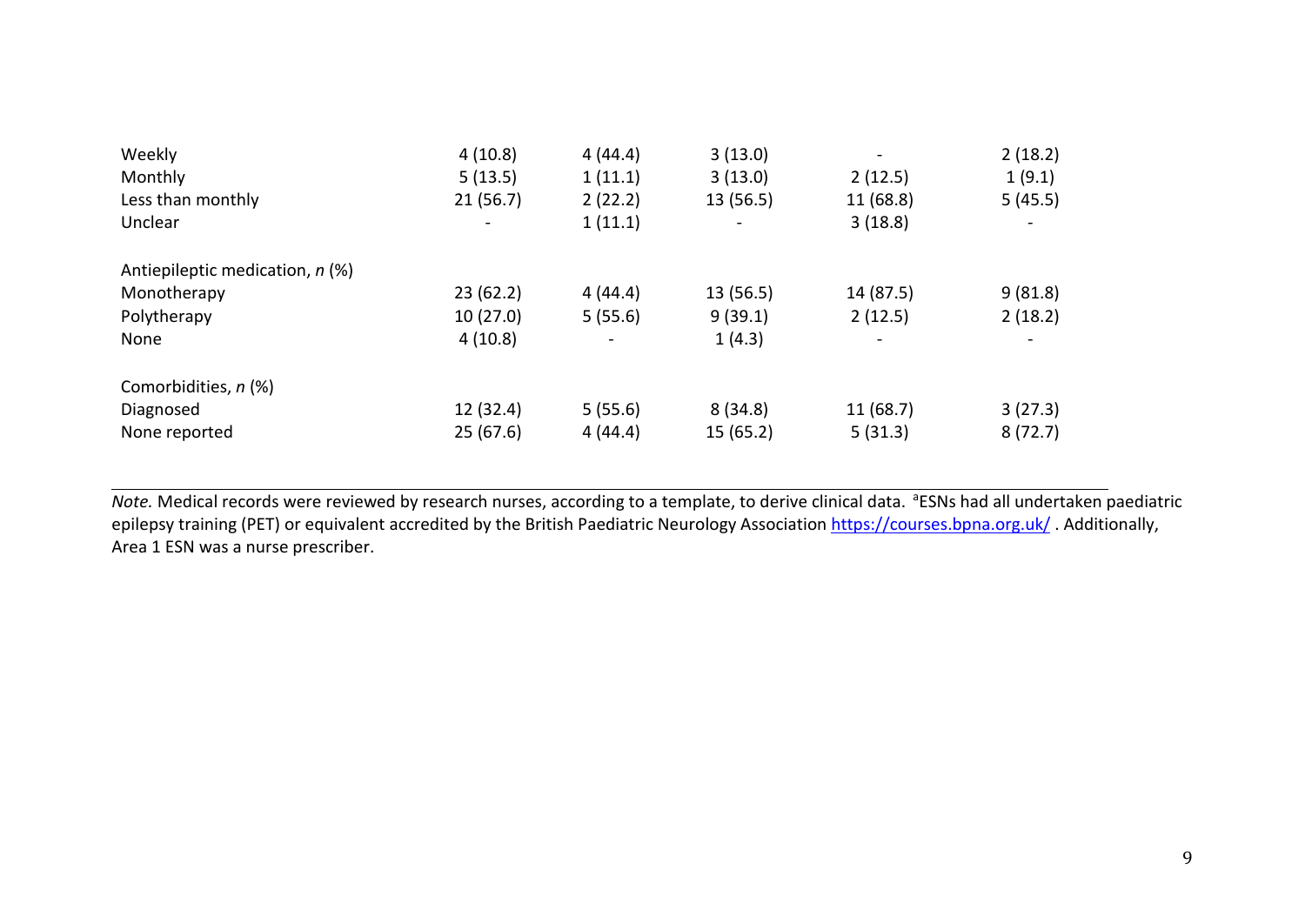## **Results**

Figure 2.

Medians and interquartile ranges for satisfaction with service score (top panel), remaining needs score (middle panel) and accessibility score (lower panel), as a function of Area (left panels) and the ESN factor (right panels).



*Note*. Areas 1-3 are ESN areas, and 4-5 are Non-ESN areas.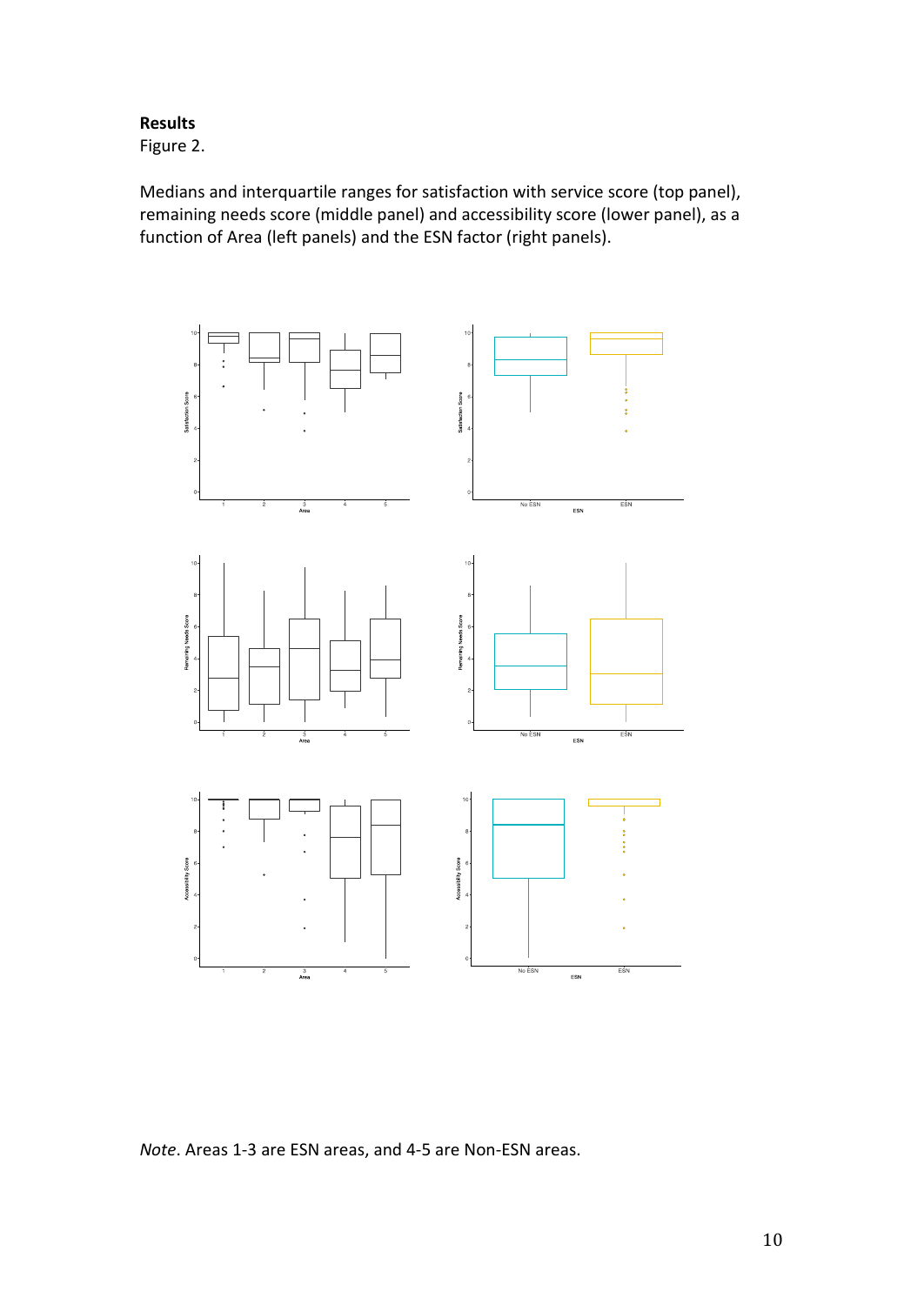The reliability of the adapted PRPCS scale was good (Chronbach's alpha for the Satisfaction with Care Received subscale was 0.86 and for Remaining Needs was 0.94). Figure 2 shows the medians and interquartile ranges for satisfaction with service, remaining needs and accessibility scores. For the satisfaction with service scores, the ESN factor was the model of best fit, although there were only 1.8 BIC points between this model and the intercept only model, which was the next best model. For accessibility score, the model containing ESN as a factor was considerably better than the intercept only model (8.2 BIC points), which was the next best-fitting model. Remaining needs scores were similar across areas, and neither Area or the ESN factor added any explanatory power to the intercept only model. Table 2 displays the best-fitting models for satisfaction with service and accessibility scores. The full data set is provided in Appendix S3.

## Table 2.

| Measure       | Parameter  | Estimate $(\beta)$ | SE  | 95% CI             | D    | ОR                |
|---------------|------------|--------------------|-----|--------------------|------|-------------------|
| Satisfaction  | Intercept  | $-88$              | .42 | $-1.69$ - $(-.04)$ | .04  | ΝA                |
| Score         | <b>ESN</b> | 1.19               | .49 | $.23 - 2.14$       | .015 | 3.28 <sup>a</sup> |
|               |            |                    |     |                    |      |                   |
| Accessibility | Intercept  | $-.87$             | .42 | $-1.69$ - $(-.04)$ | .04  | <b>NA</b>         |
| Score         | <b>ESN</b> | 1.69               | .5  | $.72 - 2.66$       | .001 | $5.43^{b}$        |

Parameter estimates for best-fit logit model of satisfaction score and accessibility score, with ESN as a predictor

*Note.* The No-ESN group is used as the reference category in all analyses. All scores were recoded as binary variables (< median score, ≥ median score). <sup>a</sup>Small effect size<sup>20</sup>. *b***Medium effect size**<sup>20</sup>.

## **Discussion**

Overall satisfaction with service levels were high across all areas, consonant with earlier findings<sup>13, 17</sup>. However, carers from areas with ESNs were over 3 times more likely to endorse scores at the median or above than carers from non-ESN areas. It is probable that our study underestimates the difference between ESN and non-ESN areas in terms of satisfaction scores, due to the difficulty of recruiting participants from non-ESN areas, an issue that also occurred in a recent national audit of paediatric epilepsy services $17$ . In terms of remaining needs for information and support, scores showed high variability across all areas, and were unaffected by presence of an ESN16.

A clear difference between areas with and without ESNs concerned accessibility between regular appointments. Williams et al.<sup>17</sup> found that the strongest predictor of carer satisfaction with service was accessibility. As these authors state, in order to understand this relation further, qualitative in-depth interview data is desirable. We decided to examine talk in our interview data specifically related to issues of accessibility of service between regular appointments. This had not been part of our original analysis plan, and thematic analysis of the interviews relating to service experiences will be published in subsequent papers. We had expected higher recruitment for the questionnaire study, but lower recruitment for the in-depth interviews, than actually occurred. As 58 carers participated in the in-depth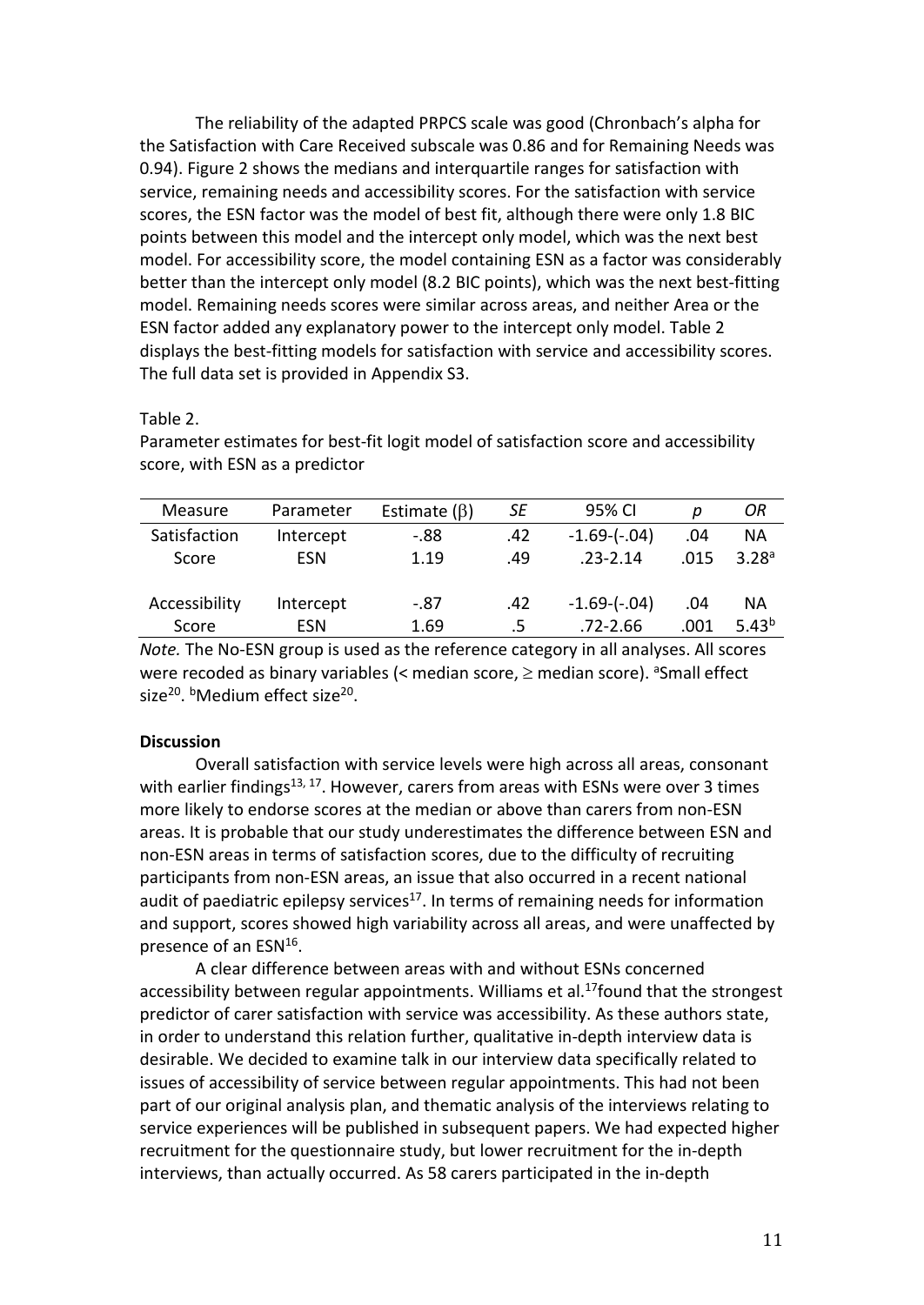interviews, of which 51 had also returned questionnaires, this provided us with an opportunity to examine in detail what experiences underpinned the differences in scores on accessibility found study 1.

## **Study 2**

Transcripts from the interview arm of our study were examined to address the issues of the proportion of participants who had attempted contacts with services in between regular appointments, the types of issues that led to these contact attempts, and whether accessibility of service between regular appointments was spontaneously cited as being either what was good or what could be improved about the service people had received (see Appendix S2 for interview schedule).

## **Method**

## **Participants.**

There were 58 participants, 51 of whom had also returned questionnaires (see Figure S1 in supplementary material for recruitment information). The majority of interviews were conducted by the first author, REB, supplemented by CW and ARL. Interviews lasted approximately 1 hr and were audio-recorded. A professional service was used for transcription, with transcripts then being checked and anonymised by REB.

## **Analysis.**

Transcripts were examined for any talk related to needing to contact epilepsy services in between regular paediatric appointments. In 50 out of the 58 interviews, the issue arose without a direct query on the part of the interviewer, with the interviewer seeking clarifications as necessary. In the remaining 8 interviews, the interviewer asked an explicit question about whether there had been a need to contact services between appointments. The excerpts were analysed with regard to the nature of the triggering problem, and the contact pathway the participant followed.

Towards the close of the interview, participants were asked what they felt was good, and what could be improved, about the service they had received to date. Responses were analysed with respect to whether contact with services between regular appointments was spontaneously cited, either in a positive or negative manner. Agreement on classifications was reached by discussion between REB, ARL and CW.

## **Results**

#### **Contact with health services in between regular appointments**

A majority of respondents in all 5 areas reported one or more occasions where they tried to contact epilepsy services between appointments (range across the 5 areas 83-100%). For all respondents attempting contact, the triggering problem(s) were related to the medical management of the condition, such as seizure control, unexplained symptoms, obtaining medications and potential adverse drug reactions. Respondents additionally reported trying to contact services for educational, behavioural, psychosocial, and practical issues, such as travel (range across areas, 0-40%).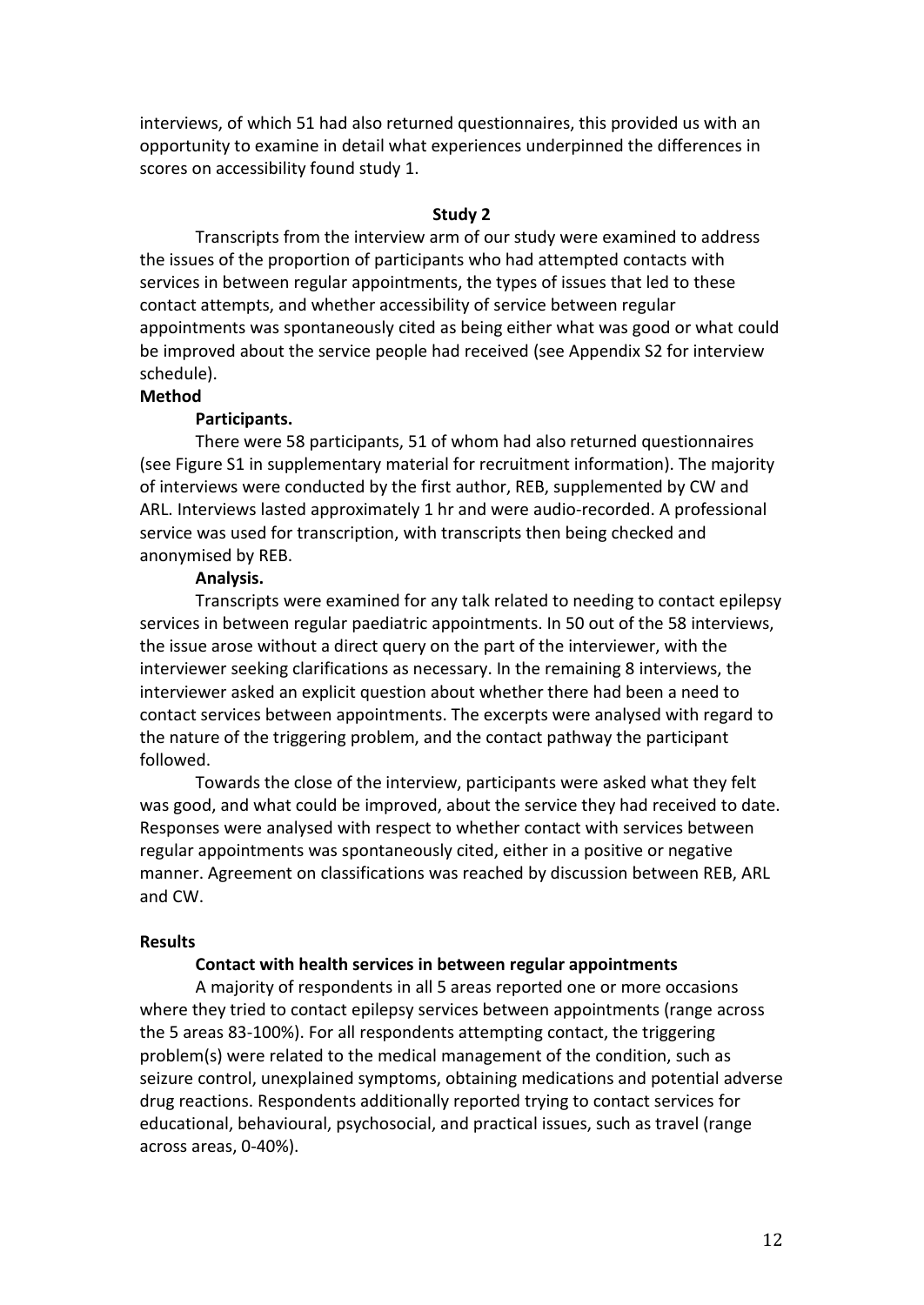Table 3 shows the number and percentages of respondents in each area who tried to contact different types of professional within their service area, at least once between regular appointments. The professionals available were the ESN (if part of service) or other nursing input (hospital staff nurses in Area 4, community nurses from neighbouring trust in Area 5), a paediatrician (hospital- or community-based), the paediatric ward if there was open access arrangements, Accident & Emergency and the General Practitioner (GP). There were 6 instances of contact attempts that did not fit these categories (to the paediatric neurologist, 111 NHS helpline, epilepsy charity helplines and psychologist).

## Table 3

| Area                | ESN/Other<br>nursing | Paediatrician    | <b>GP</b> | Paediatric<br>ward open<br>access | <b>Accident &amp;</b><br><b>Emergency</b> |  |
|---------------------|----------------------|------------------|-----------|-----------------------------------|-------------------------------------------|--|
|                     |                      | <b>ESN</b> areas |           |                                   |                                           |  |
| 1                   | 100(17)              | 41.2(7)          |           | 17.6(3)                           | 5.9(1)                                    |  |
| $(n = 17)$          |                      |                  |           |                                   |                                           |  |
| $\overline{2}$      | 66.7(4)              | 66.7(4)          | 16.7(1)   | 16.7(1)                           |                                           |  |
| $(n = 6)$           |                      |                  |           |                                   |                                           |  |
| 3                   | 57.1(8)              | 78.6 (11)        | 7.1(1)    | 7.1(1)                            |                                           |  |
| $(n = 14)$          |                      |                  |           |                                   |                                           |  |
| <b>No ESN areas</b> |                      |                  |           |                                   |                                           |  |
| 4                   | 56.25(9)             | 68.8 (11)        | 6.3(1)    | 50(8)                             | 18.8(3)                                   |  |
| $(n = 16)$          |                      |                  |           |                                   |                                           |  |
| 5                   | 80(4)                | 100(5)           | 20(1)     |                                   |                                           |  |
| $(n = 5)$           |                      |                  |           |                                   |                                           |  |

Percentages of respondents (n in parentheses) in each area contacting different types of health professionals in between regular paediatric appointments

Where ESNs were available (Areas 1-3), extensive use was being made of them (Table 2), and respondents were reporting timely and effective interventions, as the 3 excerpts below illustrate. There were only 5 instances across the three areas where parents reported not getting a sufficiently timely response from the ESN, and one report where the parent felt insufficiently supported over a school-related issue. Reasons for not contacting the ESN, excluding instances where direct hospital access was the most appropriate course of action, included being unaware of the ESN being available/not having 'phone number (3 respondents), preference for the paediatrician (3), and maintaining contact with the service from an NHS trust in the adjacent region (1).

*"And [he/she has] been, when I've had concerns about the medication… (ESN's name) was brilliant because [he/she would] ring me up or I'd ring [him/her] and say, "Listen if this is happening then I don't get it, is this right?"...[he/she] was really good at addressing that and if needed, [he/she would] re-prescribe something*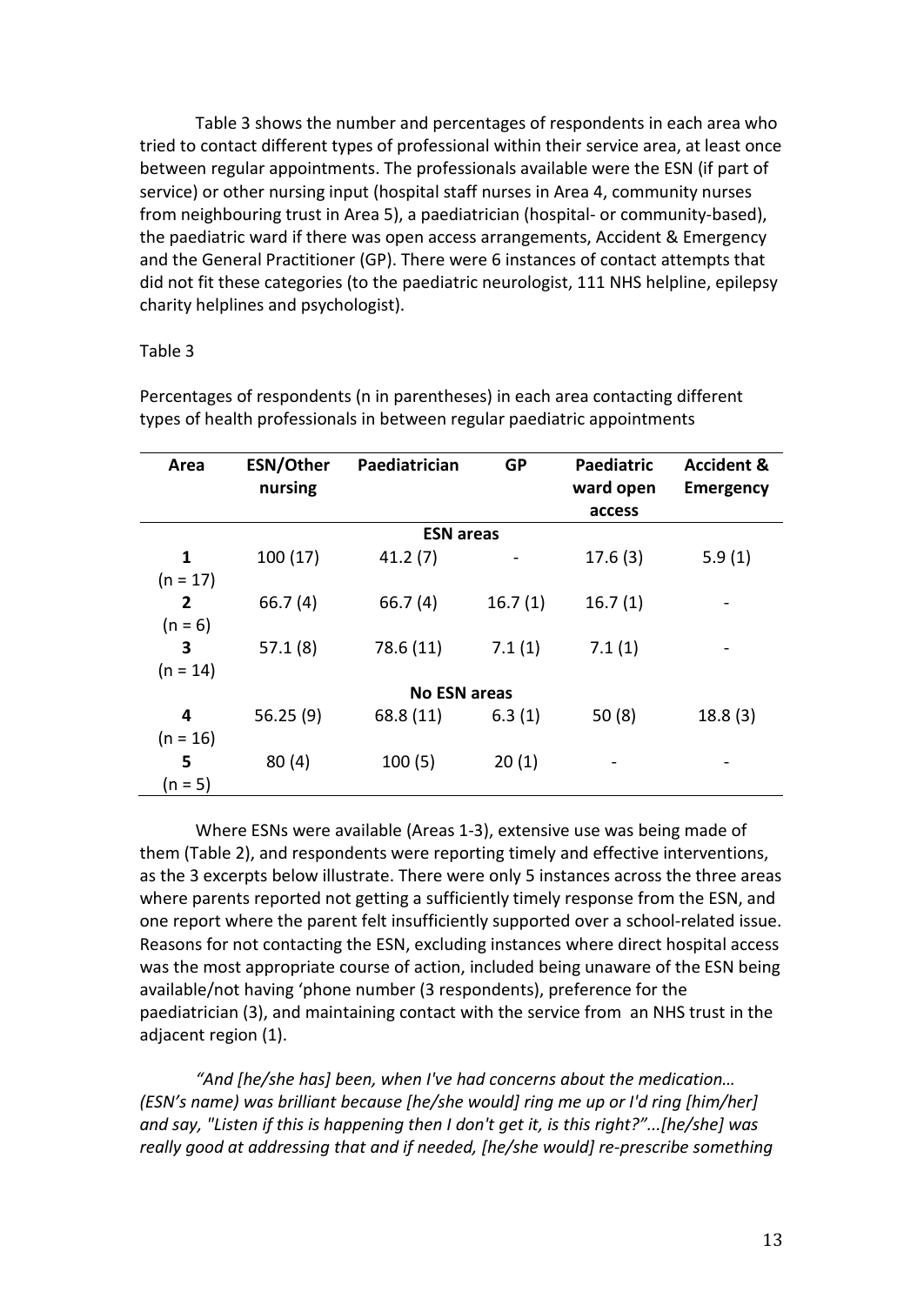*different. There's been a real consistency since that very early stage really which has been fab.'* (Area 1)

*"[He/she is] really, really good. You can always ring [him/her]. ..We had a problem with our rescue drug, …When I went to pick the prescription up they gave me some needles. I was like, "What's this?"…the chemist said, "Oh, yes, they're for injections that you have to give into the mouth." I phoned (Name of ESN) at that point, …[he/she] went, "Don't do it… " "Let me research it, and I will get hold of a chemist that can get hold of a proper one for you.""* (Area 2)

*"[He/she] was really, really good. I put a claim in for Personal Independence Payment…and they knocked it back, and I've gone to appeal with it. And I didn't have long to get documents…[He/she] really went out of [his/her] way, did (Name of ESN). [He/she] got in touch with (Child's name)'s GP, and [he/she] got hospital notes together and everything, and [he/she] got the GP to do a report, and [he/she] got (Consultant's name) to do a report as soon as he came back, for me to forward on."* (Area 3)

In the two areas without ESNs, other professionals were often taking on responsive roles. Notably, in Area 4, there was a greater proportion of respondents that had open ward access (Table 2). Historically, a staff nurse from that trust that had retired 2 years prior to the study, had developed an interest in epilepsy and combined her staff nurse role with what would be recognised as an ESN role, following patient's hospital discharge. Five respondents made reference to having contacted this nurse prior to her retirement. There were 3 respondents who reported 'phoning other staff nurses on the paediatric ward, months or years after discharge from the ward (2 for medical issues and one for an education-related issue). In Area 5, community nurses from a neighbouring Trust took on tasks such as school training, and 3 respondents reported trying to contact these community nurses for practical and educational issues, with one of these reporting not being called back for several days.

Considering the 16 respondents in the areas without an ESN who tried to contact their paediatrician between regular appointments, 4 of these noted the timeliness of the response, with one particularly noteworthy example:

*"But, and they started coming more often as well, didn't they?...But, to be honest, we've had really good communication with our community paediatrician. And [he/she is] like, "If you just ring up at 8 o'clock in the morning and ask to be put through to me, I'm there at that time before my clinic starts if you've ever got any concerns or anything". So I could always ring [him/her] up. And [he/she] did adjust the medication over the phone and put me a prescription out if we needed it…"* (Area 4)

For the remaining respondents, they would normally receive return calls within a few days, which for some respondents caused difficulties, depending on the nature of the issue. One respondent reported having to reach the paediatrician via the GP: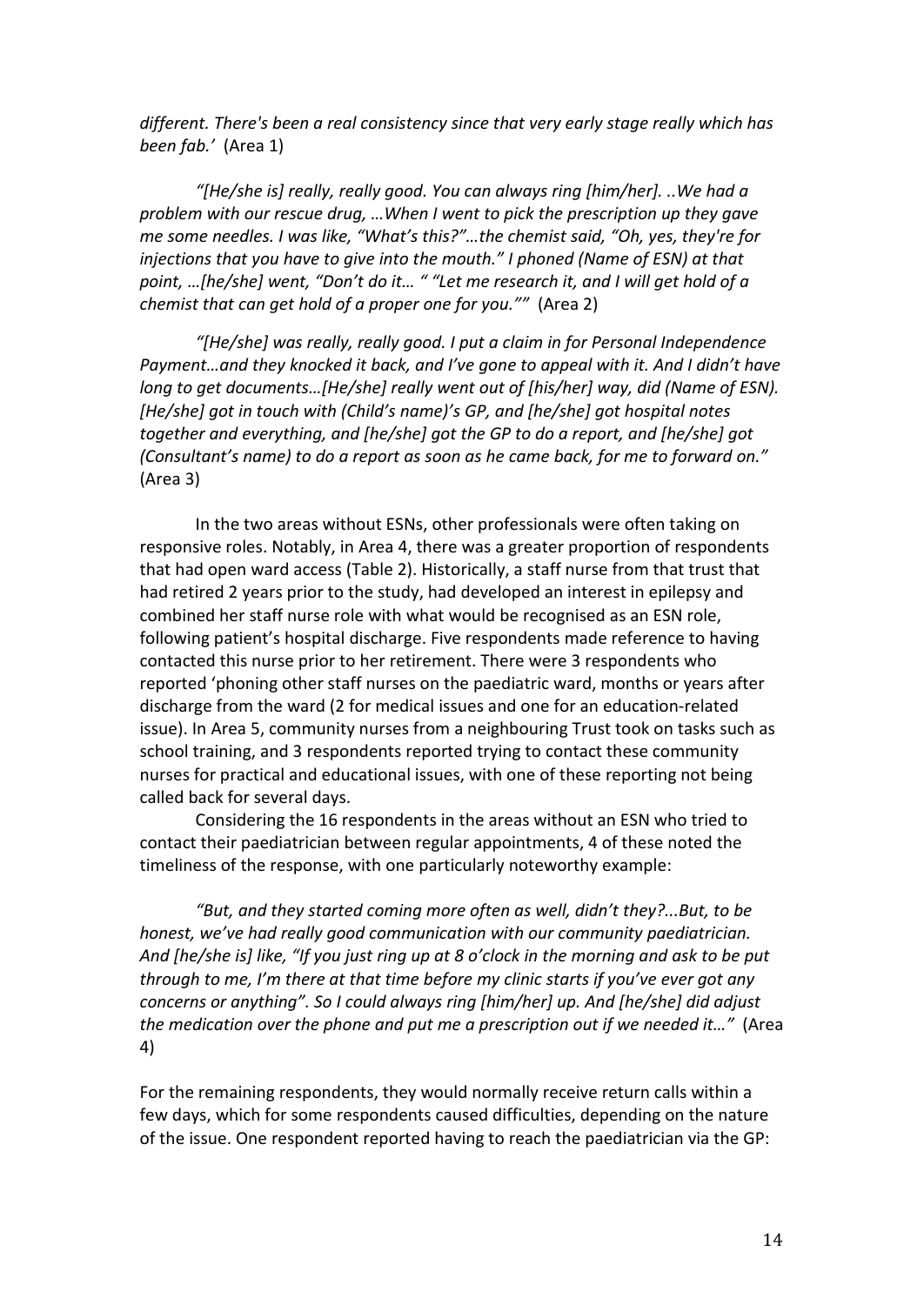*"I think it was always (Consultant paediatrician's name) that would say, 'That's not worked,' but you don't immediately get back into the appointment system; you have to go through the GP…he came out in hives all over his body…and it tells you take them off immediately and go to your GP…and then they would send a note through to the hospital, and in the meantime then you wouldn't be taking any drugs, because they'd tell you take him off them so then you'd wait for another appointment to see them."* (Area 4)

## **Accessibility between regular appointments in evaluations of service**

When respondents were asked about what they thought were the best aspects of the service they had received, 22 respondents (59.5%) from the 3 areas with ESNs cited accessibility between appointments. When it came to aspects of the service they thought could be improved, only 7 respondents (18.9%) cited accessibility. In one case, the respondent cited accessibility as the best part of the service, but then also cited being able to contact someone during the ESN's annual leave as the way the service could be improved.

For the 2 areas without an ESN, 14 respondents (66.7%) cited accessibility as the best aspect of the service, but then 11 (52.4%) also cited accessibility as the aspect of the service that could be improved. Eight respondents cited accessibility both in what was best about the service and what could be improved, often because they had had contact with the retired staff nurse who had acted in an ESN capacity in Area 4, but were then no longer having that contact. Below are examples of how accessibility was cited for what was best about the service (first quote), or what could be improved most (third quote), with the second quote illustrating the comparison between previous and present service in Area 4.

*"(name of ESN). Having that contact. Nurses have a different way of... I don't know. (name of Consultant) is lovely, I really like [him/her], but …It's nice to have that contact with somebody like (name of ESN) who has worked…as an epilepsy nurse, and having that knowledge on the end of the phone is just second to none really."*  Area 1

*"Best things? Having (name of retired staff nurse acting as ESN) …It would be better if there were somebody who wasn't a shift worker, ideally like the nurse for the breast cancer… Yes more full-time that you wouldn't feel like you were interrupting the work of being a paediatric nurse… That is a big, big help just knowing that there is somebody that you can ring up... I think that is probably the best thing that there has been."* Area 4

*"I think having somebody in the community, one or two nurses that you can approach and speak to regarding, just your basic things about epilepsy. And having somebody who can go in and train people, because I think that was just absolutely ridiculous that there was nobody there, a service that should be there that is around the country, a nurse could have gone in."* Area 4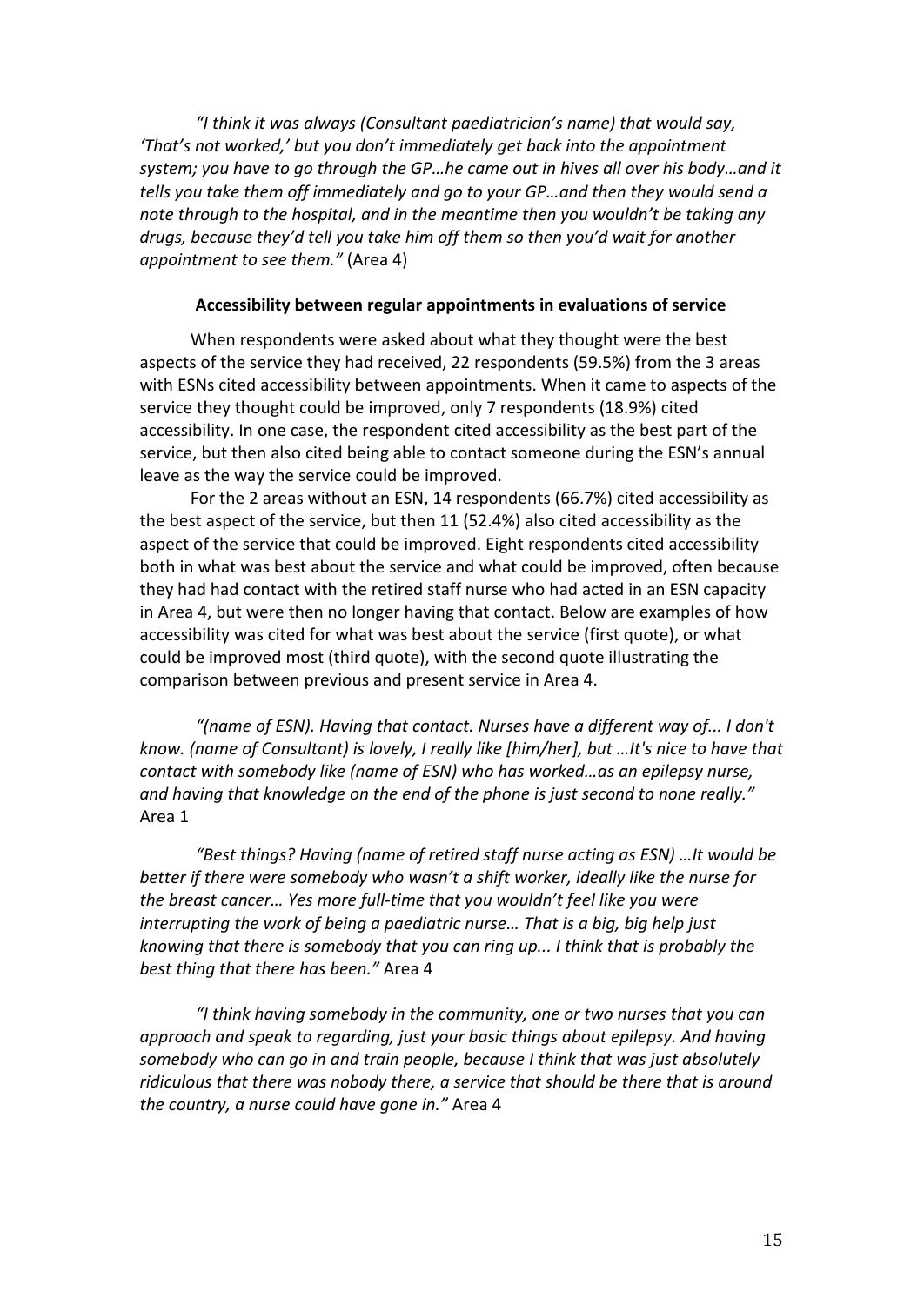#### **Discussion**

The majority of respondents had made at least one attempt to contact services between regular appointments, for multiple issues, often requiring a quick response, as was reported for adult services<sup>14</sup>. For two out of the three ESN areas, the ESN was fielding a majority of these contacts. In area 3, which had a relatively large caseload, the ESN had only been in post for 18 months, and had not yet had a chance to have contact with all the families. In the areas without ESNs, other professionals, such as paediatricians, staff nurses and nurses from other trusts were often trying to meet the needs of carers by taking on extra duties outside their normal roles. There was some variability in how timely interventions were, as well as the routes available to access help, in these areas.

A majority of respondents spontaneously cited accessibility as the best part of service provision in both ESN and non-ESN areas, demonstrating the importance of this factor<sup>17</sup>. The two types of areas differed in terms of accessibility being cited as what most needed improving, where it was only in the non-ESN areas that a majority of respondents nominated accessibility. These apparently paradoxical results can be explained by carers in area 4 noting the difference in provision since the retirement of a staff nurse who had acted as a *de facto* ESN.

## **General Discussion**

Our quantitative and qualitative data indicate that service models that include a paediatric ESN generate higher levels of carer satisfaction. An important contributing factor to this result concerns accessibility of service when issues arise outside of regular clinic appointments. Our conclusions are limited by our relatively small sample for the questionnaire study, particularly from non-ESN areas. Despite this caveat, to our knowledge our study is the first to compare ESN and non-ESN services directly within the paediatric field, and results are consistent to those in adult services<sup>12, 13</sup>, favouring services with an ESN.

Our qualitative data indicates the large variety of problems that underlie the need to access services between appointments. This variation would indicate that in future research, rather than selecting single outcome measures such as seizure frequency, measures that objectively assess how well different problems were addressed are required (see also<sup>21</sup>). A limitation of our research was that we only took carer report measures. Studies in which carer report is supplemented by audit of service contacts would establish both how frequent efforts to contact services between clinics were, and provide confirmatory reports of the type of presenting issue, and its resolution $21$ .

Finally, our results indicate the degree to which other professionals try to meet the needs of carers and patients when an ESN is not available, to avoid adverse effects to patients. This would suggest that the danger of burn-out may be higher in services without ESNs, something future studies should consider measuring, together with patient-focussed outcome measures.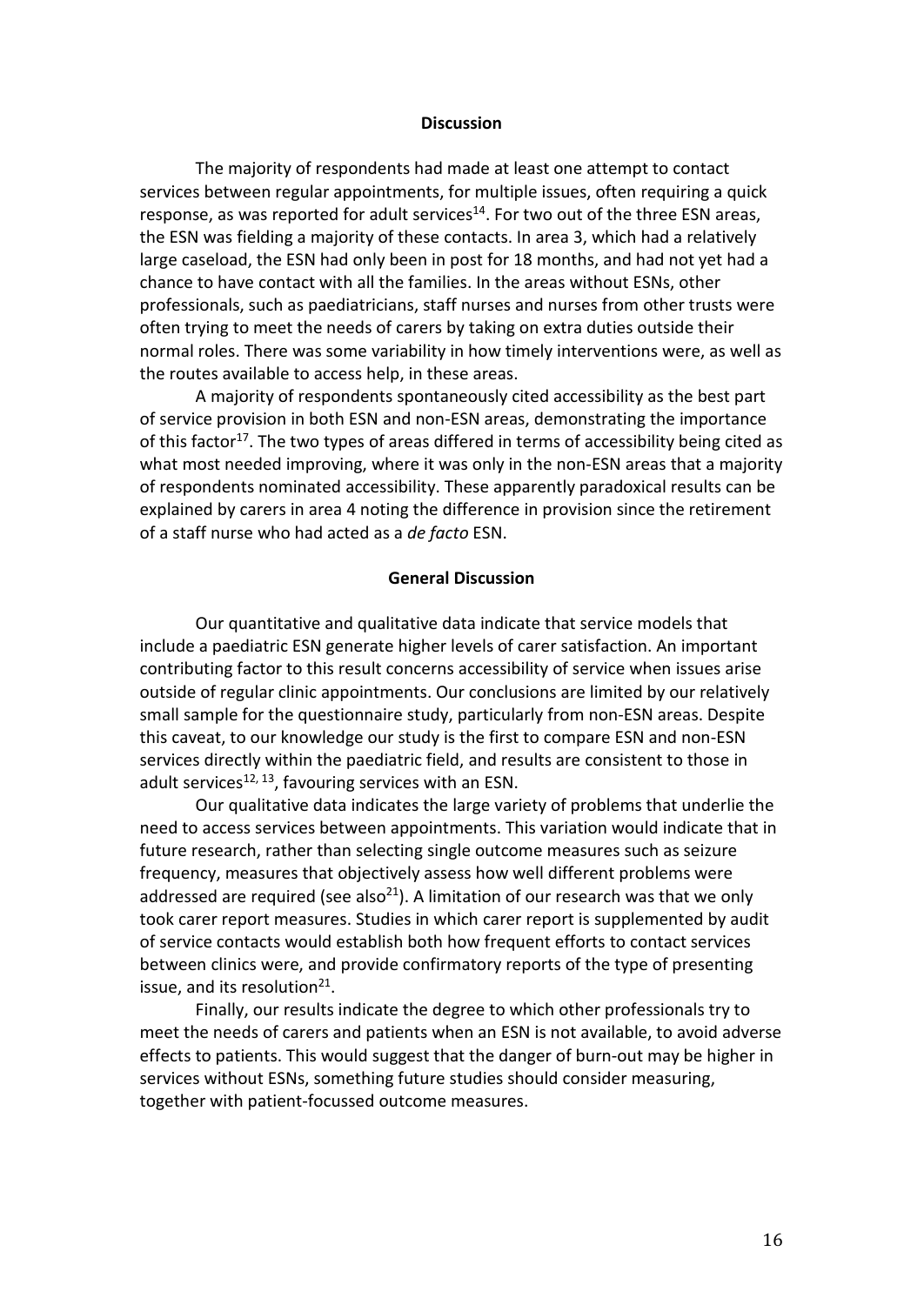## **Acknowledgements**

This research was funded by the Economic and Social Research Council, UK, and Epilepsy Action, UK, as a joint PhD award to Rebekah Beesley. Funders were not involved with the design, data collection, analysis, interpretation or reporting of this research. We are grateful to the National Institute for Health Research Clinical Research Network (children's) for participant recruitment and obtaining clinical information. We thank Dr Pam Tomlin for useful feedback and discussion, Dr Tom Palmer for statistical advice, and Ben Fittes for scoring the questionnaire data. We are grateful to all the carers who participated in the research.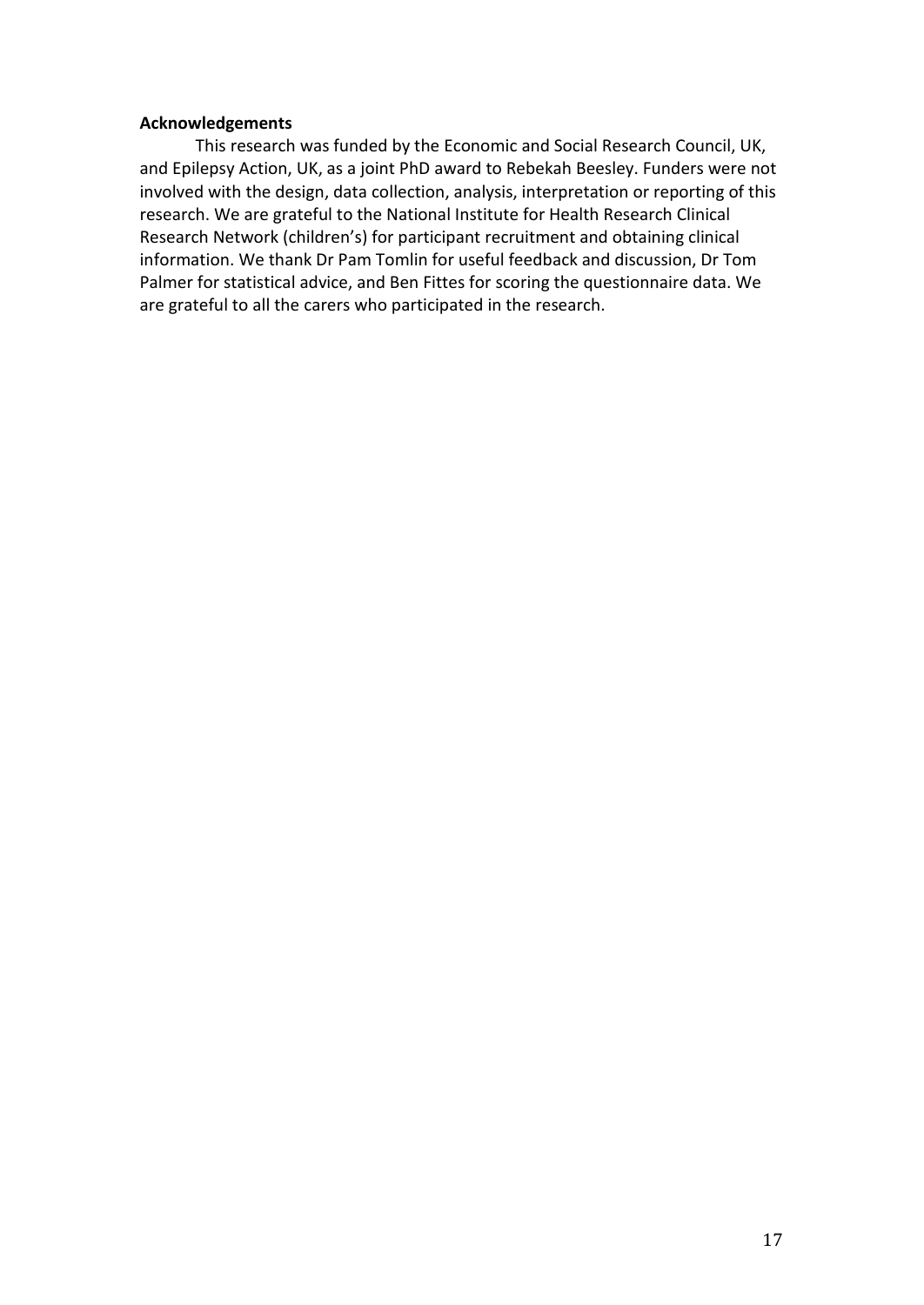## **References**

1. Nickels, K.C., Zaccariello, M. J., Hamiwka, L.D., & Wirrell, E.C. (2016). Cognitive and neurodevelopmental comorbidities in paediatric epilepsy. *Nature Reviews Neurology, 12*, 465-476. doi: 10.1038/nrneurol.2016.98

2. Austin, J.K. & Caplan, R. (2007). Behavioral and psychiatric comorbidities in pediatric epilepsy: Toward and integrative model. *Epilepsia, 48(9*), 1639-1651. doi: 10.1111/j.1528-1167.2007.01154.x

3. Ferro, M.A. & Speechley, K. N. (2012). Examining clinically relevant levels of depressive symptoms in mothers following a diagnosis of epilepsy in their children: a prospective analysis. *Social Psychiatry and Psychiatric Epidemiology, 47,* 1419-1428. doi: 10.1007/s00127-011- 0447-8

4. Mahendran, M., Speechley, K. N. & Widjaja, E. (2017). Systematic review of unmet healthcare needs in patients with epilepsy. *Epilepsy & Behavior, 75*, 102-109. doi: 10.1016/j.yebeh.2017.02.034

5. National Institute for Health and Clinical Excellence. *The epilepsies: the diagnosis and management of the epilepsies in adults and children*. CG20. London: Department of Health; 2004. (revised 2012).

6. Kirkpatrick, M., Dunkley, C., Ferrie, C., Flower, D., Waldron, B., Whitehouse, W. P., Cross, J. H., Rodie, P. & Appleton, R. (2014). Guidelines, training, audit, and quality standards in children's epilepsy services, Closing the loop. *Seizure, 23*, 864-868. doi: 10.1016/seizure.2014.07.009

7. Martland, T. & Cross, J.H. (2009). Best clinical and research practice in pediatric neurology. *Epilepsy & Behavior, 15*, 551-554. doi: 10.1016/j.yebeh.2009.03.018

8. Royal College of Paediatrics and Child Health. *"Epilepsy12" - United Kingdom collaborative clinical audit of health care for children and young people with suspected epileptic seizures*. London, RCPCH Audits; 2014.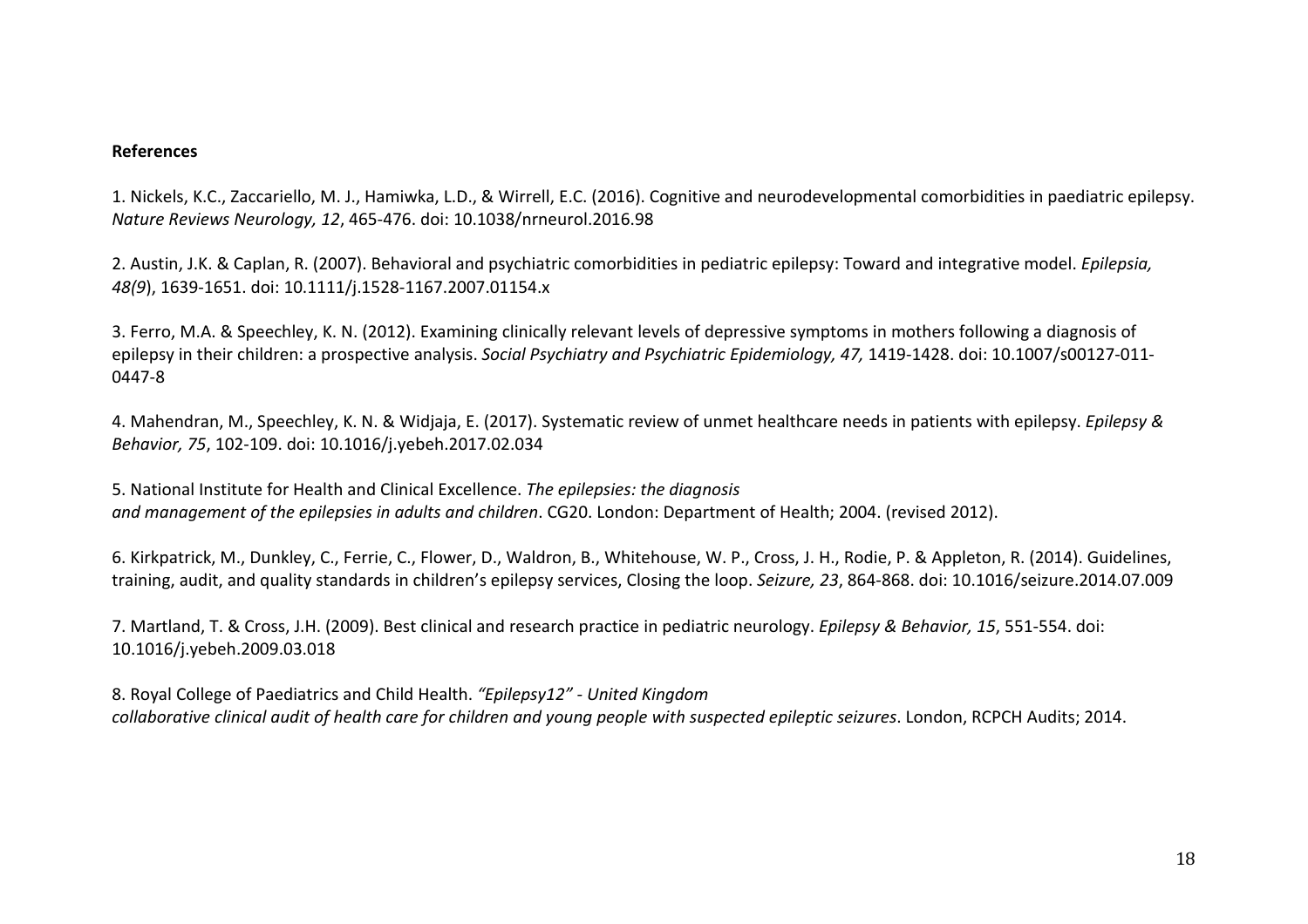9. Royal College of Paediatrics and Child Health. *Epilepsy12 national clinical audit of seizures and epilepsies for children and young people: Report for England and Wales round 3 cohort 1 (2018-19)*. London, RCPCH Audits; 2020.

10. Bradley, P. M., Lindsay, B & Fleeman, N. (2016). *Care delivery and self management strategies for adults with epilepsy*. Cochrane Database of Systematic Reviews, issue 2. doi: 10.1002/14651858.CD006244.pub3

11. Guilfoyle, S. M., Mara, C. A., Follansbee-Junger, K., Smith, A. W., Hater, B. & Modi, A. C. (2019). Quality of life improves with integrated behavioral health services in pediatric new-onset epilepsy. *Epilepsy & Behavior, 96*, 57-60. doi: 10.1016/j.yebeh.2019.04.017

12. Helde, G., Bovin, G., Brathen, G. & Brodtkorb, E. (2005). A structured, nurse-led intervention program improves quality of life in patients with epilepsy: A randomized, controlled trial. *Epilepsy & Behavior, 7,* 451-457. doi:10.1016/j.yebeh.2005.06.008

13. Higgins, A., Downes, C., Varley, J., Tyrell, E., Normand, C., Doherty, C. P., Begley, C. & Elliot, N. (2018). Patients with epilepsy care experiences: Comparison between services with and without an epilepsy nurse. *Epilepsy & Behavior, 85*, 85-94. doi: 10.1016/j.yebeh.2018.05.038

14. Ridsdale, L., Kwan, I. & Morgan, M. (2003). How can a nurse intervention help people with newly diagnosed epilepsy? A qualitative study of patient's views. *Seizure, 12*, 69-73. doi: 10.1016/S1059-1311(02)00178-4

15. Austin, J. , Dunn, D. ,Huster, G. & Rose, D. (1998) Development of scales to measure psychosocial care needs of children with seizures and their parents. *Journal of Neuroscience Nursing, 30(3)*, 155-160.

16. Shore, C.P., Buelow, J. M., Austin, J.K., Johnson, C.S. (2009). Continuing psychosocial care needs in children with new-onset epilepsy and their parents. *Journal of Neuroscience Nursing, 41(5),* 244-250.

17. Williams, F., McCafferty, A., Dunkley, C. & Kirkpatrick, M. (2018). A UK survey of the experience of service provision for children and young people with epilepsy. *Seizure, 60*, 80-85. doi: 10.1016/j.seizure.2018.06.007